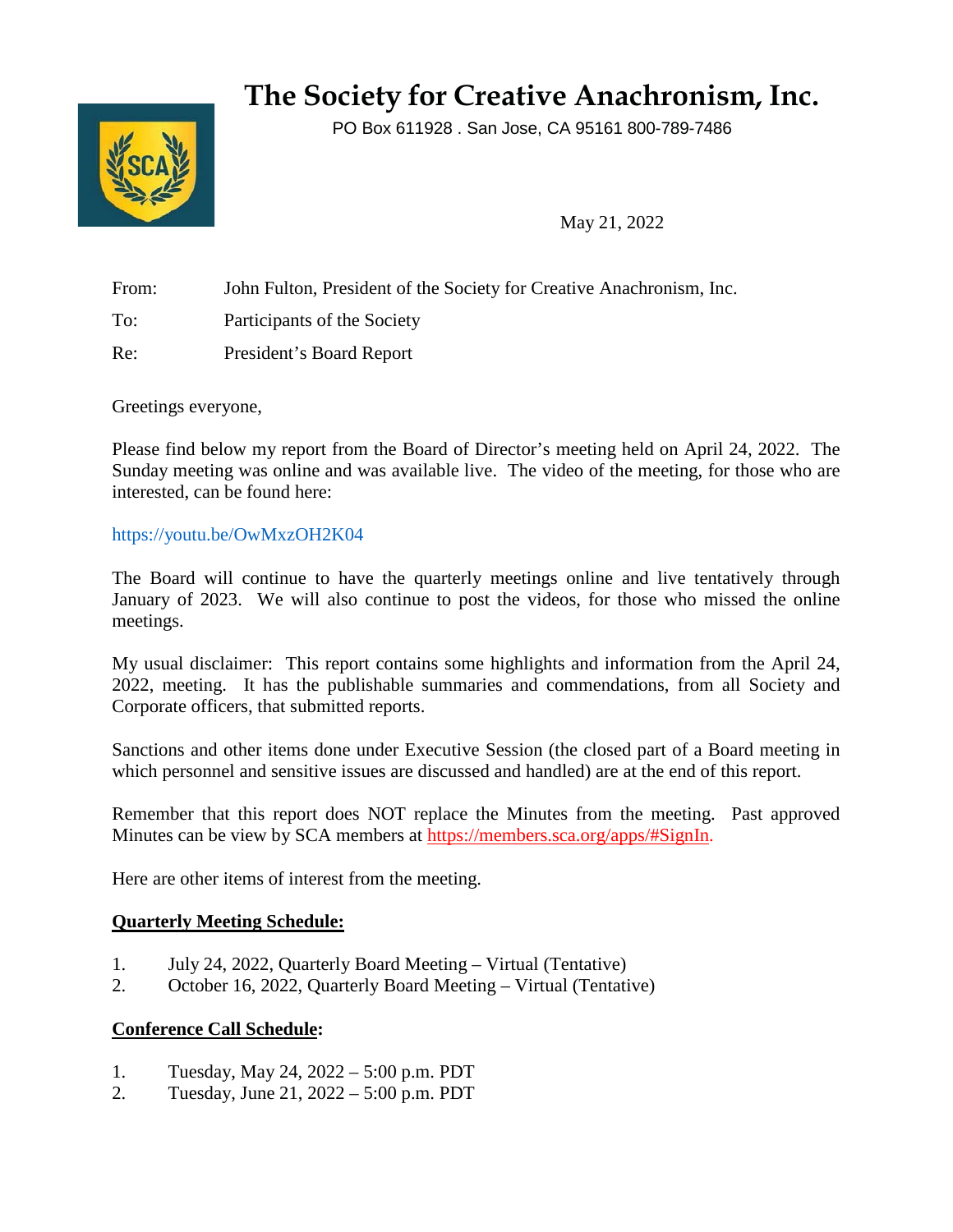#### **Status Changes Requiring Board Action:**

The Board approved the dissolution of the following groups:

- 1. Outlands: Shire of Gleann Medonach (Roswell, NM)
- 2. Outlands: Shire of Hinterlands (Nebraska Panhandle)
- 3. Outlands: Loch Thioram (Silver City, NM)

#### **Board Nominations**

There are at present thirty-five (35) candidates on the list of Board nominees with fourteen (14) kingdoms represented. A breakdown by kingdom is as follows:

| <b>Æthelmearc</b> |   | Ealdormere      |                |
|-------------------|---|-----------------|----------------|
| An Tir            |   | East            | 3              |
| Ansteorra         |   | Gleann Abhann   | 3              |
| Artemisia         |   | Meridies        | 3              |
| Atenveldt         |   | Middle          | 5              |
| Atlantia          |   | Northshield     |                |
| Avacal            |   | Outlands        |                |
| Caid              |   | <b>Trimaris</b> | $\overline{2}$ |
| Calontir          | 3 | West            | 0              |
| Drachenwald       |   |                 |                |
|                   |   |                 |                |

New nominations and commentary on current nominees are always encouraged. Questions be directed to Ross Roegner at [recruiting@sca.org.](mailto:recruiting@sca.org)

#### **Variances Granted by Society Seneschal**

- 1. Trimaris: Variance granted for their Coronation, scheduled April 1, 2022, to occur despite a flyer not appearing in the newsletter due to technical difficulties. Variance granted March 3, 2022.
- 2. Ansteorra: Variance granted to Ansteorra to hold their next Coronation in July, instead of March or April as specified in kingdom law. This variance was requested due to the January COVID surge causing their Crown Tourney to be delayed by three months. Variance granted March 4, 2022.
- 3. An Tir: Variance granted to excuse the Princess of the Summits from attending the Coronet Tourney to choose her successors, held March 26, 2022. Her Highness was involved in an automobile accident on the way to the event, and while she was thankfully not seriously injured, she was unable to proceed as a result. This variance includes the granting of Viscounty rank to Her Highness upon successful completion of the remainder of the reign. Variance granted March 25, 2022.

#### **Corporate Policies Change – Minors as Crown**

The Board has approved following revision of Corporate Policies II.C.2.c to read: *Minors may not serve as royalty, territorial barons or baronesses, seneschals, exchequers, group marshals, or marshals in charge.*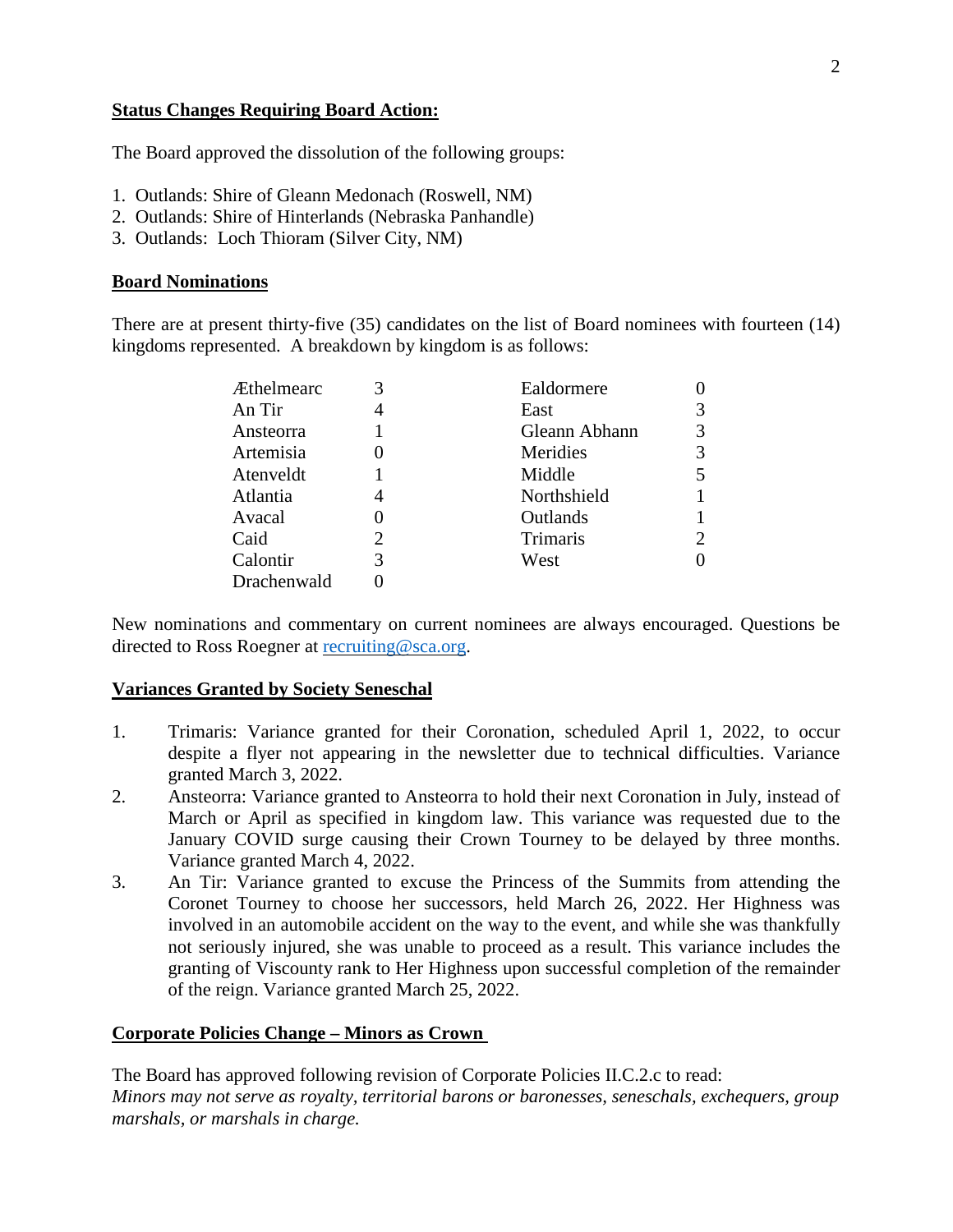# **YAFA**

The vote of the Board the Youth and Family Activities program has been dissolved. A new youth program is being developed and will be announced, by the Society Seneschal, in the near future.

## **COVIDSafe Policy**

Effective immediately, the President and Society Seneschal are authorized to work together to make any necessary adjustments to the Society's COVID-policy and Kingdom restrictions due to COVID outbreaks. Any changes will be presented to the Board of Directors for approval at the next scheduled Board meeting.

## **Society Seneschal – Golf Cart Policy**

The following revised policy was approved by the Board and will be added to the Seneschal's Handbook:

*Privately owned golf carts are not allowed at any SCA event unless approved in advance by the site owner, the event steward, and the seneschal in charge. Proof of private insurance by the cart owner or operator is also required. If golf carts are loaned or rented for use by an SCA group for an event, SCA golf cart insurance must be obtained as well as a documented rental agreement between the SCA legal representative and the owner or the leasing company.* 

## **The Board also approved the following policy for the Seneschal's Handbook**:

A representative of the SCA cannot also represent any private entity with which the SCA does business. There must be a clear separation.

Property owned by SCA members may be used for SCA events. However, the following conditions must be met:

1. The site owner(s) may not be event stewards for events occurring on their property.

2. There must be a written contract, signed by the site owner and the SCA's legal representative (typically the local seneschal) spelling out the terms under which the site is used. This contract must spell out any monetary or other consideration given the site owner in return for the use of the property.

3. This contract must be approved by the kingdom seneschal prior to signing.

4. Property owned by the seneschal or exchequer of the sponsoring branch may not be used for an SCA event sponsored by that branch.

Exception: If the member-owned property is being used strictly for local meetings or practices, and no monetary or other consideration is being given by the SCA to the site owner, the site owner may oversee the meeting or practice if they hold a local office whose duties would normally include such oversight, such as local branch seneschal or marshal.

A "local meeting or practice" cannot be advertised outside the local area, cannot appear in the kingdom newsletter or on the kingdom calendar unless the kingdom customarily lists all such local meetings or practices, and cannot be a multi-day event.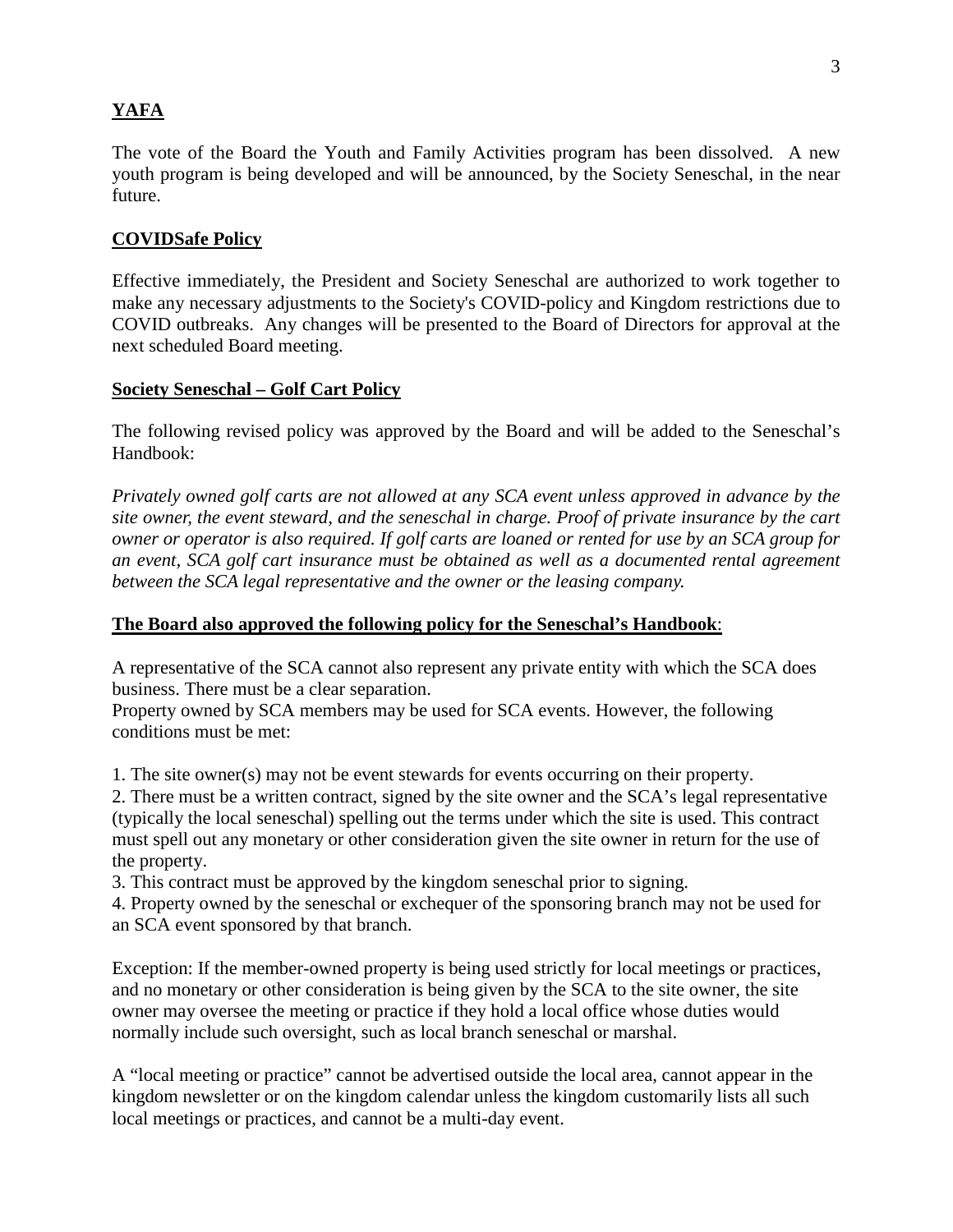# **Society Exchequer – Policy And Variance Approvals**

At the request of the Society Exchequer, the Board approved the Society Kingdom of Atenveldt SCA – Registration System.

# **Laurel Principal Queen of Arms – Approved SENA Changes**

- a. SENA A2B2c "Constructed Monsters" to allow the construction of monsters from animals and monsters known in period, not just those already used in period heraldry.
- b. SENA A3B1 "Tinctures and their Classification" to allow the addition of wings to animate and inanimate charges *proper*.
- c. SENA PN1B2g "Existing Registration Allowance" to allow greater flexibility when registering new names using name phrases already registered to a submitter or a close legal relative.
- d. Creation of SENA Appendix O "Existing Registration Allowance and Bynames" will be added to aid submitters in constructing gendered bynames based on existing registered name phrases.
- e. SENA PN2B "Name Phrase Requirements" and PN2C "Name Requirements" changed to update the description of Appendix A.
- f. SENA PN2C "Name Requirements" to treat name phrases submitted under the Legal Name Allowance as gender neutral.
- g. Appendix A "Patterns That Do Not Need Further Documentation by Language Group" Update to include double descriptive bynames in Old Norse.
- h. Appendix D "Acceptable Transliteration Systems for Non-Latin Scripts" Updated to include Old English. This will make it easier for submitters wishing to register Old English names without  $\delta$  (eth) or  $\beta$  (thorn). Also updated the Arabic section with information on the particle *al*. This information will make it easier for people that wish to register an Arabic name using a transliteration system that includes pronunciation information.
- i. Updated Table 4 "Conventional 'Proper' Colorings" to include definitions for a cornucopia, forget-me-not, ivy, a pair of stag beetle's attires, and pink lily of the valley.
- j. Updated Appendix D "Suggested Standard Form Letters" with a letter for groups to grant permission to conflict for an augmentation.
- k. Updated Appendix H "Sources That Do Not Require Photocopies to Laurel" to add the *Dictionary of British Arms: Medieval Ordinary*, generally referred to as DBA.

Questions regarding these changes should be directed to the Laurel Sovereign.

# **Marshal's Handbook**

Updates to the Marshal's handbook were approved for the correction of grammatical errors and to roll back to the previous definition of what should be protected by kidney protection, i.e.: covered kidneys and short ribs. Moving the term "rawhide" to a different area. Questions regarding these changes should be directed to the Society Marshal.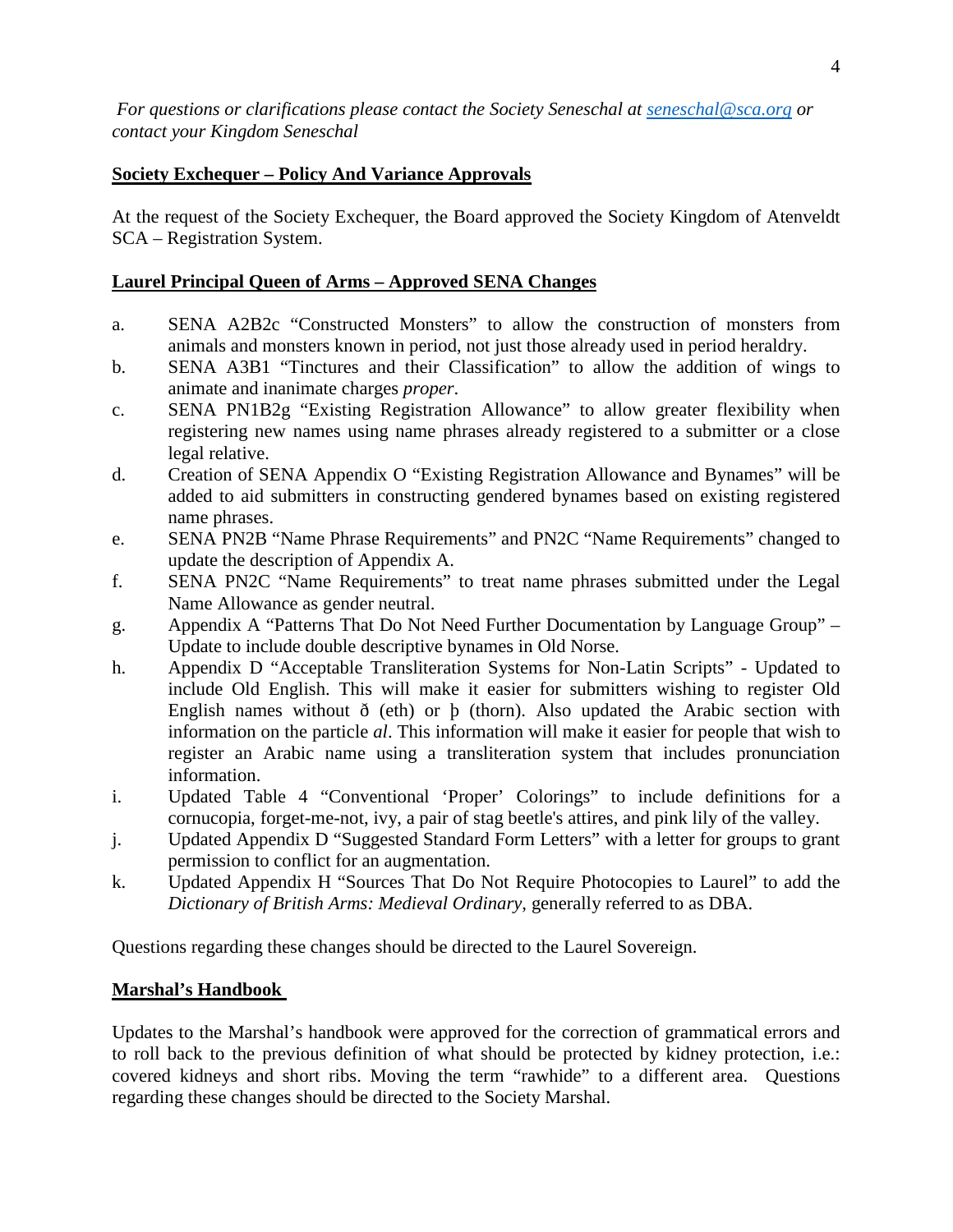#### **Peerage Committee – Statement by the Board**

The Board notes that there has been no decision regarding new peerages at this time, but future discussions are planned.

#### **Position Appointments**

K.T. Sheppard (Graf Ulrich von Brandenburg) – Director, Seat F Eben Kurtzman (Brocc of Alderden) – In-House Counsel Caroline Richardson (Tetchubah of Greenlake) – Treasurer Sam Davis (Thomas Blackmoore) – Manager of Information Technology

Remember also that the Officer's Reports below are cut and pasted from the officer's reports directly to this document. There is no post editing of individual reports.

Finally, if you have suggestions, comments, or questions, about this report please contact me at [president@sca.org.](mailto:president@sca.org)

I hope everyone has a great summer.

In service and respect,

John

John Fulton Duke John the Bearkiller President, Society for Creative Anachronism, Inc. [president@sca.org](mailto:president@sca.org)

#### **OFFICER REPORTS**:

#### **President – John Fulton (John the Bearkiller)**

Commendations: Aaron (Rusty) Lloyd (Sir Aaron Palomides of Buckminster) is stepping down as the SCA's Manager of Information Technology. He has served twice in that position at different times for a total of about ten years. Before that Rusty also served as a Board of Director. He is without a doubt one of the most talented individuals I have ever had the honor to work with. His patience with me, and others at times, in resetting my password over the years is legendary. The dedication he has exhibited and complete attention to detail has allowed the SCA to move forward as an organization in a professional and quality manner. He is a consummate family oriented person and I consider him a good friend. I hope he enjoys this well-deserved time away from the business of the SCA and look forward to seeing him soon in person.

Patrick Anderson (Baron Gabriel of Nordskogen) is also stepping away at the end of this April. Patrick has been the SCA's Legal Counsel for the last 12 years. He was also a past, and most excellent, President of the SCA. In addition, Patrick was Chair of the SCA Legal Committee prior to becoming Counsel. Like Rusty, Patrick's complete dedication, quality, and service to the Society is without question. Patrick has always been a perfect advisor and friend over the years. He has moved the SCA itself around, through and past difficulties too numerous to count. His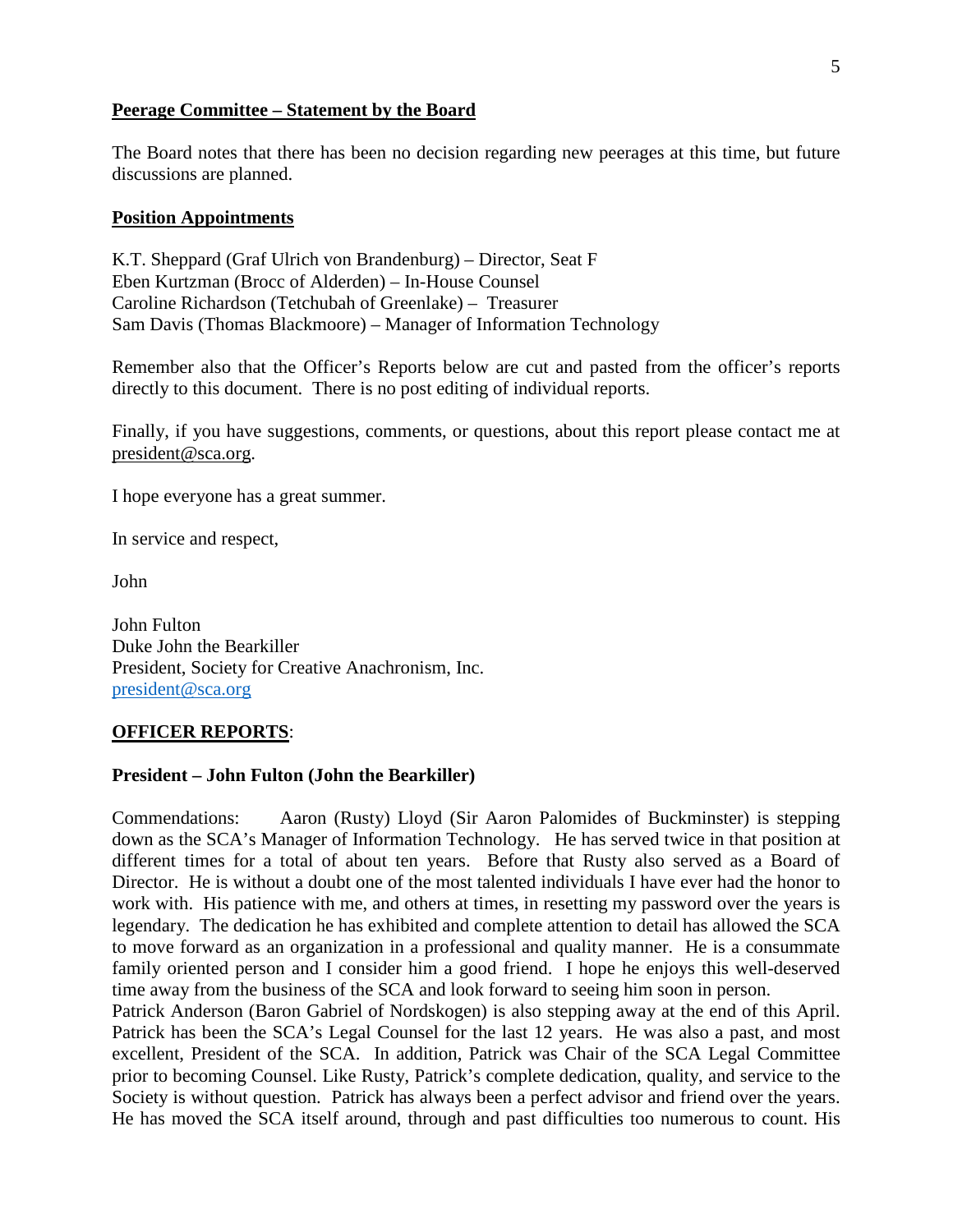sense of humor, experience, wit, and wise advice have been a constant inspiration for me. Like Rusty, I consider Patrick a trusted friend and boon companion. Patrick has served the SCA completely and has earned our great thanks. He also reintroduced me to Wisconsin Maple Syrup after the 40-year void in my life. I owe you man. Salutes and hugs.

Publishable Summary: Winter of 2021 to 2022 has gone, fingers crossed, and we now enter Spring 2022. Last month, March 2022, Gulf Wars went on and over 2100 people got a chance to interact, play, camp, and be in person at a rather large multi-Kingdom SCA event.

Meanwhile, Kingdoms and groups have started up in person events on a more regular basis. Additional inter-Kingdom events are coming in 2022. Pennsic!

The Kingdoms of North America continue to have the ability to set their own Covid rules as needed. Being careful and staying safe is still primary on everyone's list of concerns so there are going to be many challenges in 2022. As more people become vaccinated and the medical community learns more about infection and treatment become more available this year, will certainly be safer, again fingers crossed, and in person events can be possible.

AmazonSmile and our participants who are in the program have again helped the SCA. The quarter between October 1 and December 31,2021, produced a donation to the SCA general fund of \$2819.27. This is a donation from AmazonSmile itself to the SCA and does not cost any Amazon shopper anything. If you are considering naming the SCA, Inc. as a recipient for the AmazonSmile program and would like assistance in how that can be done please email me.

The SCA has been using Member's Only software for all our member needs for the last 10 years. However, that company is approaching a time in which they will no longer be offering support for that software. That is ending in 2022. We are looking for a cost effective, usable, and service-oriented replacement. A great place on the [www.SCA.org](http://www.sca.org/) website to view possible job openings, Board recruiting info, general announcements, CovidSafe Policy information, etc. can be found at [https://www.sca.org/news-events/.](https://www.sca.org/news-events/) The Quarterly Board meetings in July 2022 and October 2022 will continue to utilize GoToWebinar. The meetings are open to everyone. Information on attending the meetings is made public approximately a week before each meeting. Announcements on how to sign up will bwe forthcoming. Details and more information can be found at [https://www.sca.org/board-meetings/.](https://www.sca.org/board-meetings/)

#### **Manager for Information Technology** - [Aaron Rusty Lloyd](http://www.facebook.com/rustmon) (Aaron Palomides of Buckminster)

Commendations: Please send my warmest thanks and commendations to David Dewbre and Marla Lecin for their valuable day-to-day work to keep our technology and associated services running. Please also commend Sam Davis and Louise Du Cray for their invaluable assistance this quarter. I would also like to send my best wishes to Eowyn Cenek, and thank her for her service as Society Webminister.

Publishable Summary: Technology in the SCA continues to move forward. We continue to assist our officers in the most efficient use of technology in the SCA. We have been reviewing our policies to insure they are up to date and assisting our corporate officers in resolving technology concerns as we continue to work on fully resuming day to day activities.

We continue to look for ways to lower costs and improve support, technology and functionality for our corporate officers and members, in a variety of ways. We are in need of a new Society Webminister. I encourage everyone to apply. If you have questions about the position, we are very happy to answer them! We have also been very busy training the new IT Manager – he is a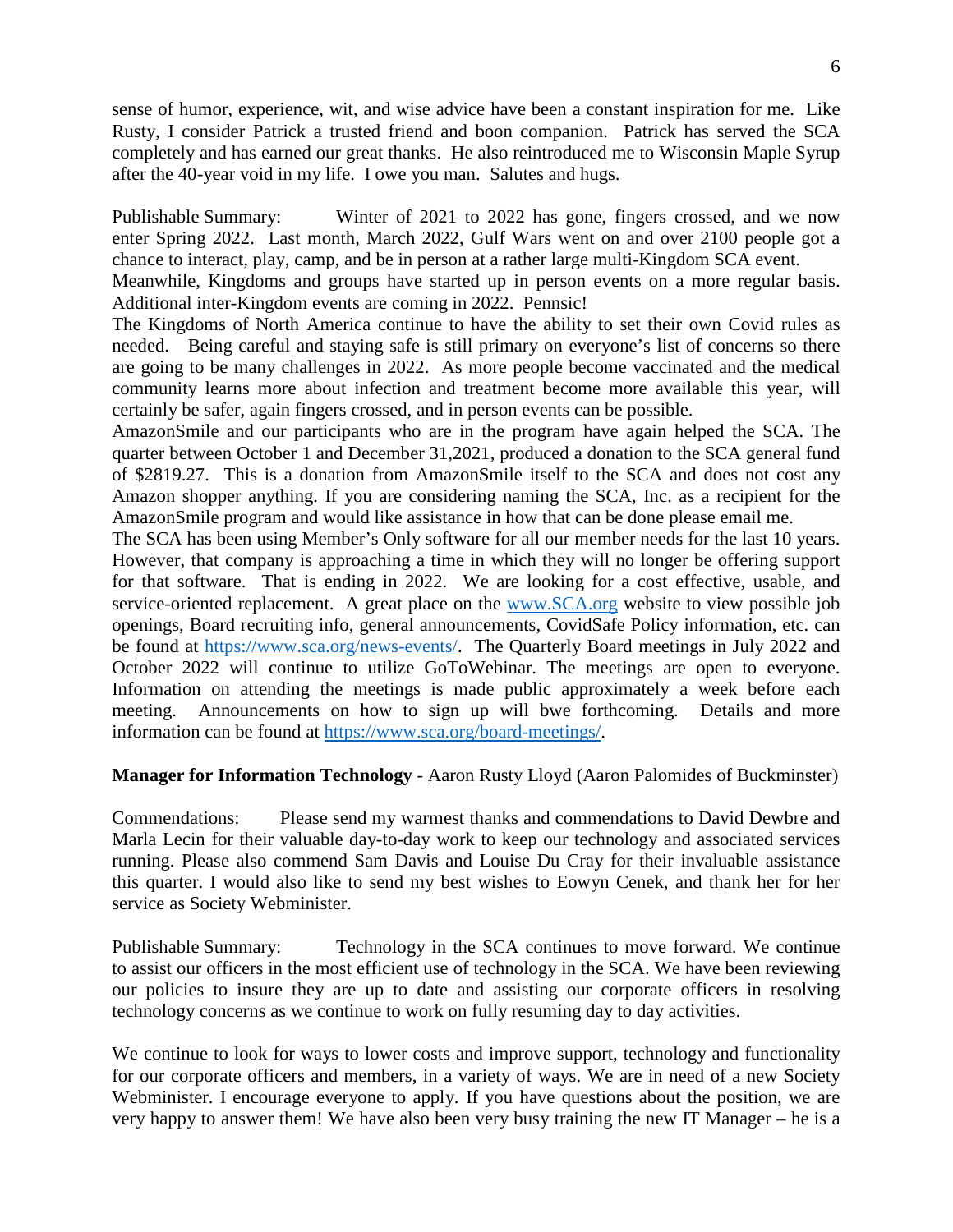quick study and will be great in the position!

### **Social Media Officer -** Kathyrn Gilroy **(**Margery Heron**)**

Commendations: All of the content creators who help us share the SCA across the globe, and a special thank you to those individuals who helped capture Gulf Wars 30 in March. Queen Adelhait Fuchs, Lady Áshildr Inn Hárfagri, and Baroness Agatha Wanderer for sharing the SCA to TikTok and Fru Kolfinna Egilsdottir for her work covering Ansteorra's Norman Medieval Fair Demo on multiple platforms.

Those individuals who run livestreams so that the SCA may still be enjoyed from home.

Thank you to John, Lis, Rusty, Ross and Brigid for their continuing support of Social Media

Publishable Summary: Now that in person events are largely back, groups and individuals are sharing much more content from events, practices, and other meetings. Many Kingdoms and local groups are starting to use TikTok to share the SCA as well, and it has already been used to find new members The digital scribes program is being revised to provide photographs and video more easily to content creators across the Known World.

**Society DEI Officer** - Jessica Van Hattem (Zahra Astridr Tesfave)

Commendations: Thank you to Rusty, who has saved me from ever fighting the spambots alone, as well as offered friendship and kindness throughout the last few years. And of course, thank you to Patrick – your jokes and advice (sometimes together) have been a godsend. We will miss you both dearly!

As always, Brigid, Lis, and John – Your support is invaluable and I treasure you all.

And as always, I am endlessly grateful for my deputies Drew and Olivia, as without their support I would certainly be overwhelmed. Thank you so much.

Publishable Summary: As the weather gets warmer (and colder, and warmer), many kingdoms are beginning to return to in-person events. Strive to show one another compassion as we all enter back into the SCA at our own paces, with different levels of comfort and risktolerance.

The official DEI Facebook page here: [https://www.facebook.com/SCADiversityEquityInclusion\)](https://www.facebook.com/SCADiversityEquityInclusion) has a variety of classes, interviews, and panels available as begin to transition back to in-person events. I will continue to produce digital content as well as teaching in person, and I am accepting suggestions and recommendations for topics folks would most like to see explored. All DEI videos have now also been uploaded to the SCA Youtube page. For more questions, please feel free to message the Facebook page or email me directly at [equity@sca.org.](mailto:equity@sca.org)

I continue to teach various classes on topics related to DEI, as do our many Kingdom DEI deputies, officers, council members, and many others. Please do not hesitate to reach out to me if you would like to know more about when these might be, or if you are interested in scheduling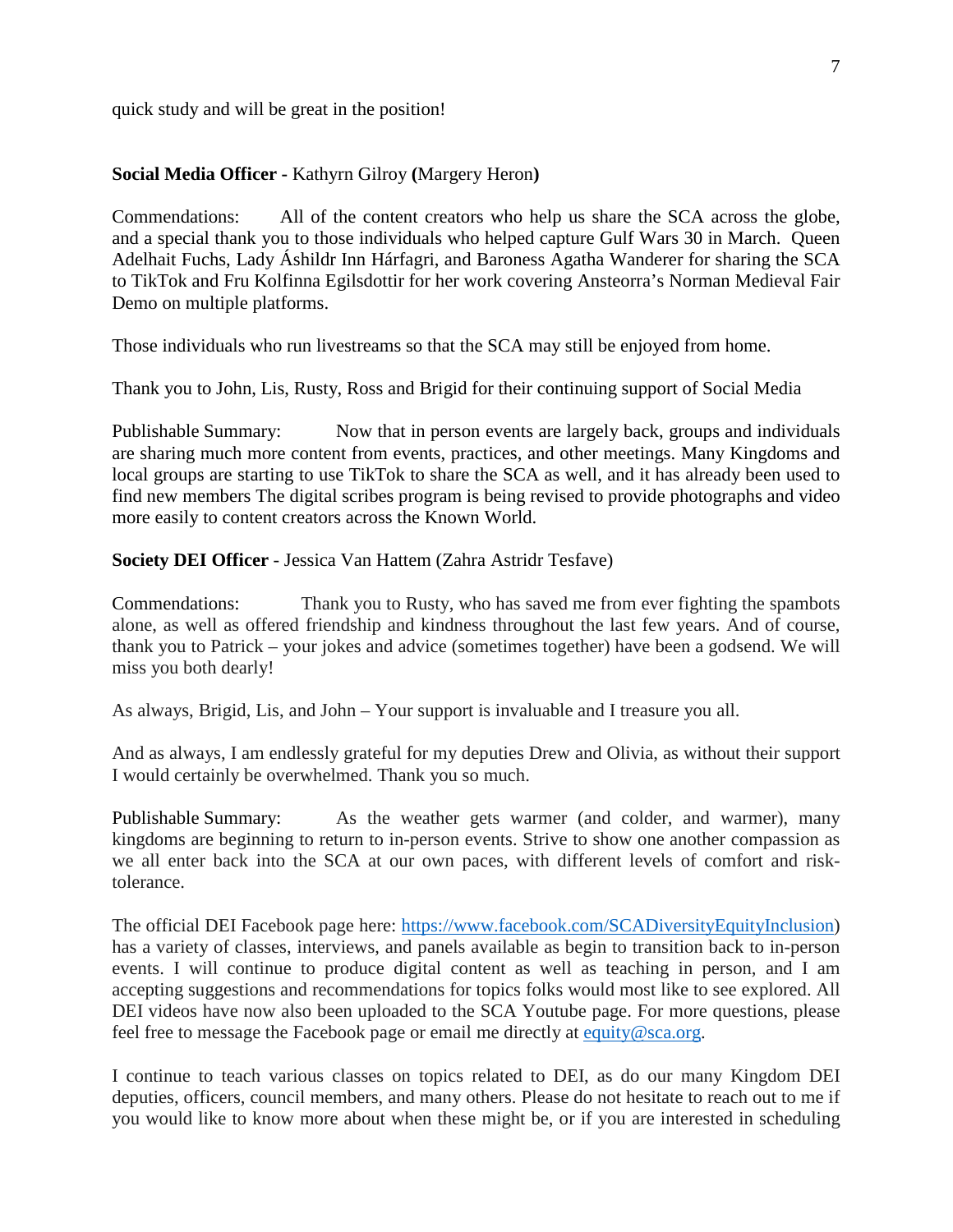these for your area, and I will do my best to facilitate this.

#### **Vice President for Operations (Society Seneschal)** - Lis Schraer (Elasait ingen Diarmata)

Commendations: I want to commend Kellianne Anderson (Countess Beatrice Maria Malatesta) who stepped down last month as seneschal of Lochac. Bea faced a number of challenges both personal and SCA during her tenure. Lochac has its own governing board, and Bea's quarterly reports are easily as complex as my own. She guided her kingdom through the pandemic and managed varying local requirements as complex and changeable as any I've seen. She richly deserves a break.

I also want to commend Kellie Donovan-Condron (Mistress Medhbh ingean Ui Cheallaigh) who is stepping down as the seneschal of the East Kingdom. Kellie came in facing immediate challenges due to circumstances totally out of her control, and then got to deal with the pandemic. I have appreciated her humor and willingness to communicate with my office. Again, a welldeserved break.

Another kingdom seneschal is stepping down this month, Becky Littlefield (Baroness Alinore Wyndover). She has guided Northshield with a firm and well-organized hand, and leaves things in good shape for her successor. Another well-deserved break, though she has been foolish enough to suggest that after a few months off she might be willing to work on a project or two for me.

The corporate level is bidding farewell at this meeting to a couple of folks who have served the SCA at a high level beyond the point of sanity:

Rusty Lloyd leaves the position of IT Manager. While he is leaving it in capable hands, they can't be any more capable than his. I have found Rusty a delight to work with, and quite tolerant of the fact that technology is not my super-power. One regret I have is that due to the pandemic we have yet to meet in person—I hope to remedy that someday in the reasonably near future. Best wishes, Rusty, and thanks for your wisdom and advice as well as your technological expertise.

Patrick Anderson is departing his job as the SCA's in-house legal counsel. I have known Patrick for quite awhile, and I am not 100% certain I should offer a commendation here, as it's all his fault that I have this glamorous and exciting job. Seriously, Patrick has been a sounding board for me for a very long time, and I deeply appreciate his viewpoint and humor as well as his service to the SCA over the years. Again, I regret we never got to attend the same in-person meeting, but I know I will see him in the future.

From the kingdom seneschals I have the following commendations:

Ansteorra: "I would like to commend Elsa Schemmer von Snackenburg (Libby Snynder) <for> stepping back in as Social Media Officer as Margery Heron (Katie Gilroy) steps in as Society Social Media Officer."

Atlantia: "The Chancellor of the University, Dame Adrianna le Bretonne (Andrea Callicutt)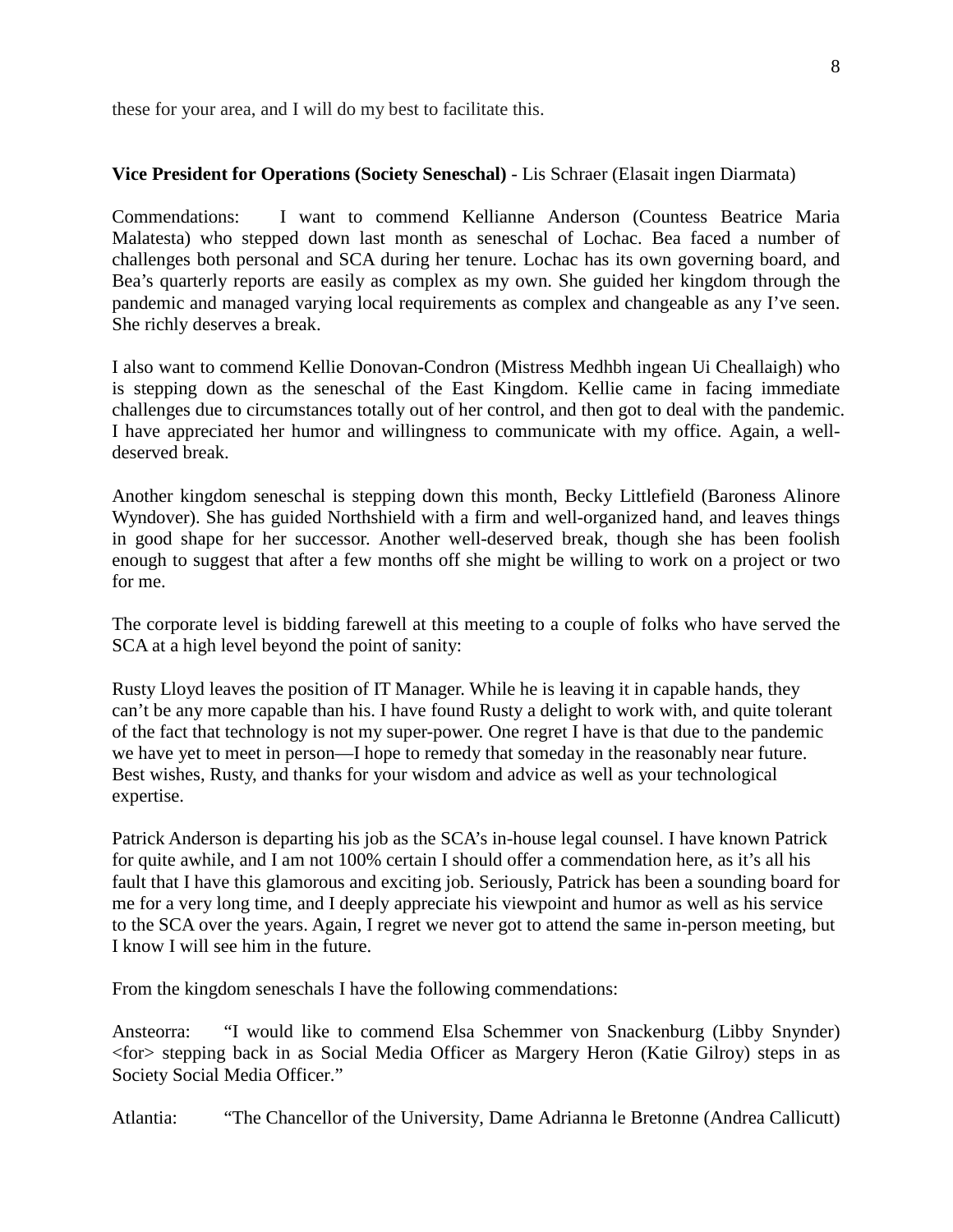completed her term of office in January 2022 and I wish to commend her for taking the reins of University firmly in hand at the beginning of Covid in March of 2020, and building a highly successful virtual team. I believe that without Virtual University Atlantia would have suffered greater losses in membership and community spirit. Her leadership created a new and inspiring online presence for Atlantian University, one that will continue to serve the SCA well beyond Covid."

Drachenwald: "I wish to recognize Lady Yda van Boulogne and Frouva Mallymkun Galpin for their efforts to implement Google Workspace for Drachenwald kingdom administration. They organized the project quickly and worked very hard to make it a success as well as being great fun to work with. Lord Simon Talbot who currently manages the Drachenwald domain and email forwarding, (along with being Kingdom Exchequer) also deserves acknowledgment for his assistance. All are worthy of appreciation for their efforts to make kingdom administration easier and I thank them very much."

East: "My tenure in office has been eventful, and I deeply appreciate all of the branch and regional seneschals during this period. You have done vital work to keep this Society we love together through a period of uncertainty and insecurity. Thank you for helping me through These Unprecedented Times. The Kingdom Webminister and I stepped into our roles on the same day, and there's literally no one else I'd have wanted by my side as we translated in-person experiences to online, hybrid, and back to in-person. Herr Matthias von Würzburg has led a dedicated team who have gone beyond all that could have been asked of them. I am profoundly grateful that Matthias is my Kingdom Officer Sibling, and more importantly, my friend. Thank you to the Crowns and Heirs with whom I've had the pleasure to work; Your collective confidence in this office helped to keep the Kingdom on an even keel. Thank you to the populace of the East, for your support, your feedback, your commitment to the Kingdom. Serving the East has been my honor. I may be retiring, but I'm not going far. Thank you, Magistra Audrye, for the energy and momentum you bring to the office."

Lochac: "This quarter I would like to thank: Lord Jean-Christophe le Saussier – known as JC, he is the Seneschal of the Barony of Rowany. He has been amazing in the background for Rowany Festival. He has made this event much easier to manage from an administrative perspective, especially with the challenges that the ever changing landscape of COVID. Baroness Anne de Tournais and Duchess Englin Teufel – These ladies have been my confidants, reviewers, sanity and friends. This has been continual over my tenure, and when things seemed too hard, they kept me going in the role, particularly in February when Þorvaldr and I had multiple issues to manage. Baron Þorvaldr inn Suðreyski – this guy is amazing. He will do a fantastic job in the role."

Northshield: "I would like to commend Baroness Aesa Olafskona who has served the kingdom as both Central Regional Deputy Seneschal and Stallari Secretary. She has done a wonderful job and our kingdom processes have improved for her service. I would also like to commend The Honorable Lady Morgaine Scott Blood for her service as Eastern Regional Deputy Seneschal. Morgaine has worked with many of our smaller groups in the eastern region to help them through the past two years of change. Finally, I must recognize Baron Abelard die Elster who has been a constant help in all things web based as well as helping with administrative work in countless ways."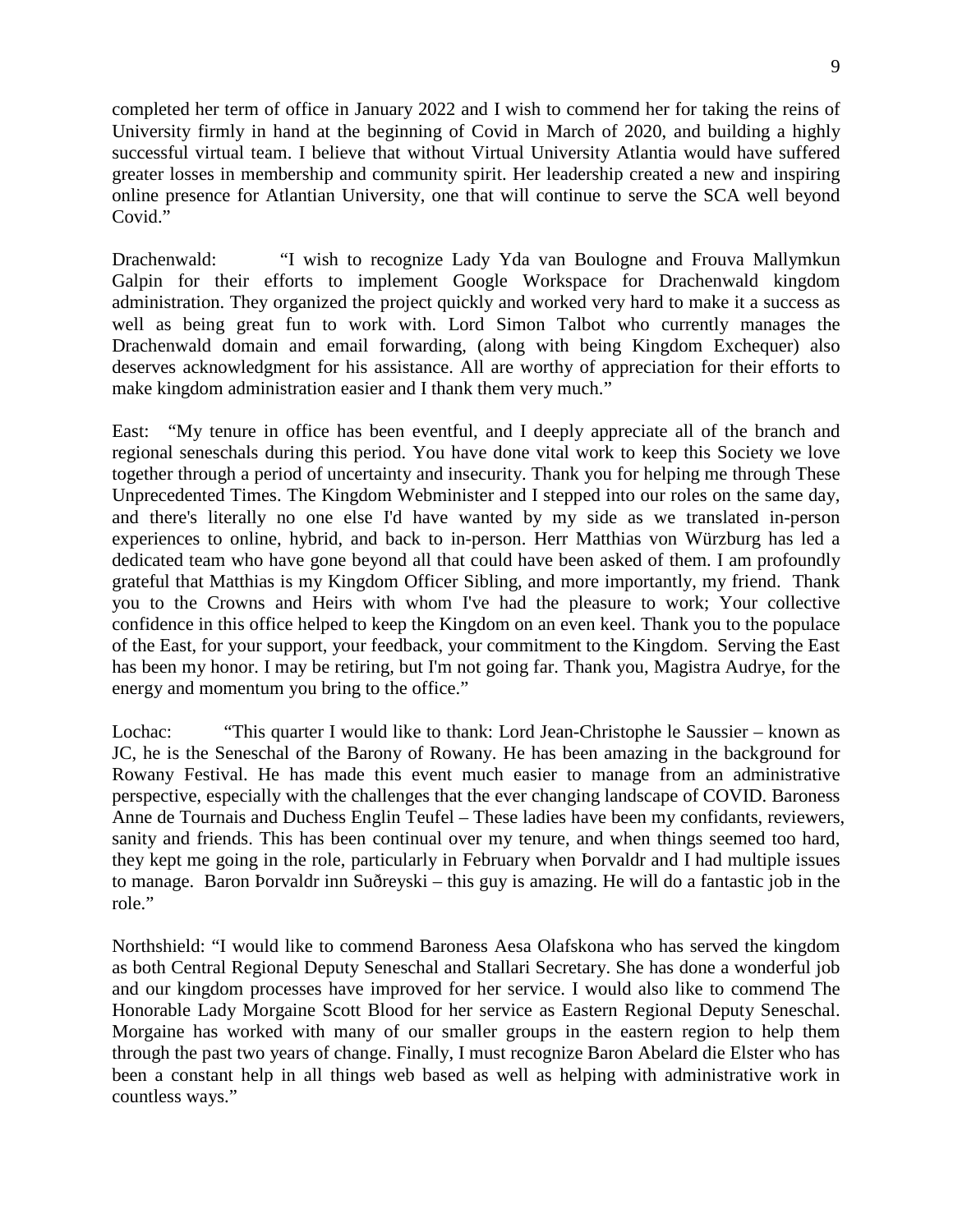And from the Society Chatelaine: "I would like to mention Cellach Dhonn inghean Mhic an Mhadaidh (Norah Gregoire) who is the Kingdom Chatelaine of the East. She is about to step down, but I did want to comment to her hard work and dedication to this position. She has had a large geographical area, two countries and multilingual! I have been very impressed by her and have been glad that we got to work together."

Publishable Summary: It was a rough winter in many ways, but the Known World pulled through it and with spring we are beginning to look ahead to a much fuller event season than at this time a year ago (when events weren't even allowed quite yet). Gulf Wars happened and appears to have been successful, if somewhat smaller than usual. Plans are proceeding for most if not all of the other large, customary outdoor events during the next six months or so.

The populace is reminded that we are still in a pandemic, and kingdoms absolutely have the authority to continue, add, or change whatever restrictions they believe necessary to protect their people. I will continue to back any and all reasonable strictures, and the SCA reserves the right to enact measures of its own if the need arises.

All the kingdom seneschals in the Known World deserve a pat on the back for a job well done during this very trying past season. The kingdoms each enacted precautions that made sense for them, and they did a great job.

The pandemic and lack of in-person activity has caused some of our groups and even kingdoms to struggle a bit in finding volunteers for offices and events. We've always been a volunteer organization based in participation, not observation. Please consider stepping up to help out as we move toward more normal activities.

And most of all, enjoy to whatever level you feel comfortable! If you are able, get out into the sun and the outdoor events and practices that will be happening relatively safely in the near future. Remember what brought you into the SCA? I encourage you to try to do it, or find a new passion. That's what it's all about.

## **Vice President for Corporate Operations** – Louise Du Cray

Commendations: I would like to commend Mazelle Attiya (Alysia Gabrielle de Fougeres) and her team of SCA-rs deputies, who have been working tirelessly to battle and overcome a myriad of registration issues. Thanks as well to Kenda McCormack (Maistreas Briana Morgan of the Valley), our SCA-rs Deputy for the Kingdom of Atlantia, for stepping in to assist with event reconciliation.

Commendations are also in order for a trio who are moving on from their roles at the end of April: Rusty Lloyd (Sir Aaron Palomides of Buckminster) as the Manager of Information Technology; Patrick Anderson (Baron Gabriel of Nordskogen) as Legal Counsel; and Dan Watson (Sir Bartholomew Hightower) coming to the end of his tenure on the Board.

More interesting and weighty commendations will certainly be put forth by those who have been lucky enough to work with you longer and know you better, so I won't try and keep up! Rusty, Patrick, and Dan: Sirs, thank you from the bottom of my heart for being so welcoming, helpful, and patient as I found my footing here over the past year. You're some extraordinary folks, and I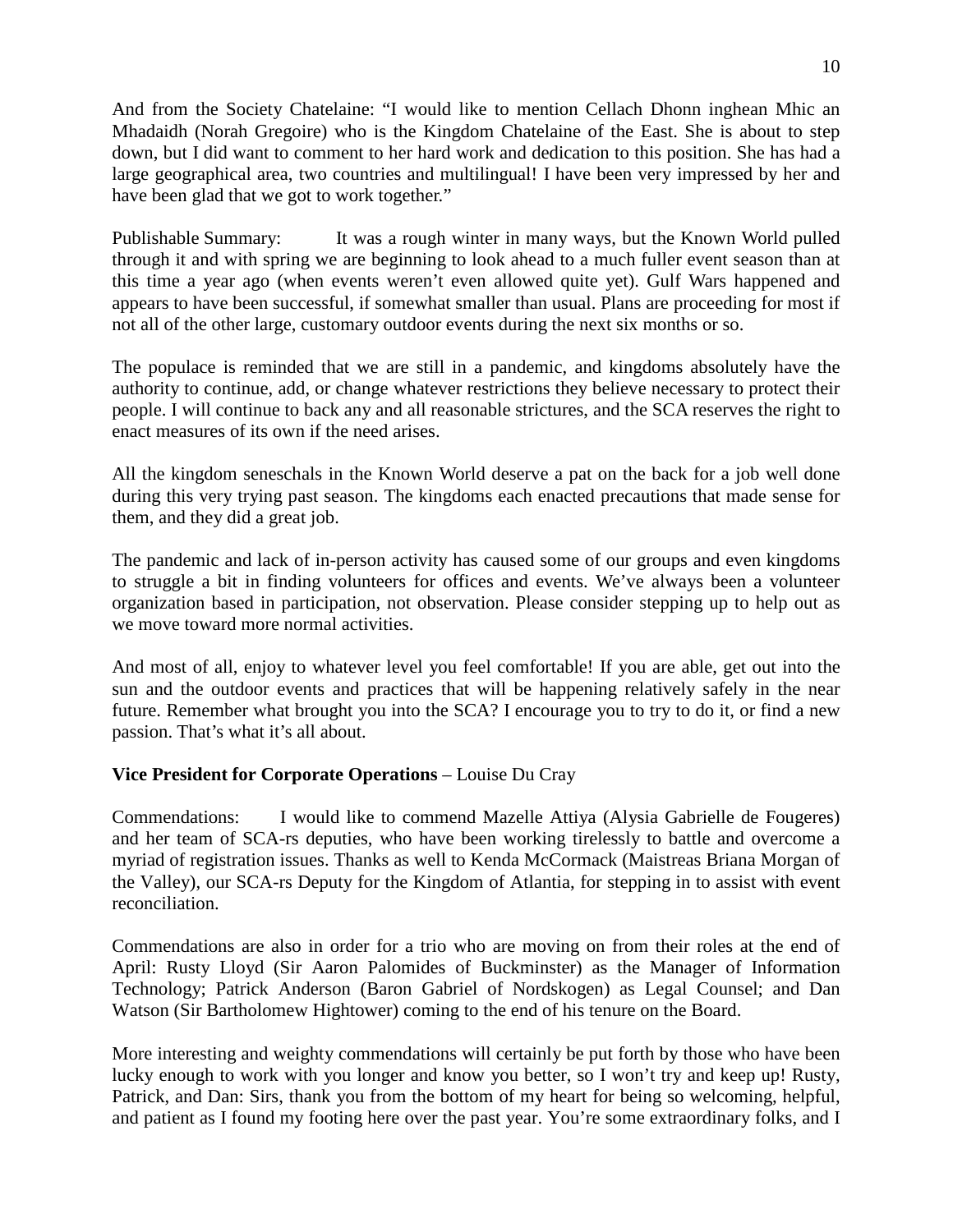hope one day we can actually meet in person and raise a glass or a song together.

Publishable Summary

• The trademark renewal for the SCA laurel shield logo has been filed with the US Patent & Trademark Office as of March 8. Approval can take several months and is still pending. No issues are anticipated.

• As a reminder, the official PO Box for the Corporate Office has been updated As of January 1, 2022. The *new* mailing address is: PO Box 611928, San Jose, CA 95161. Mail forwarding from the Milpitas PO Box will continue for several more months, to allow ample time to update documentation and get the word out.

The Membership Assistance Fund continues to be utilized regularly, and we are continually grateful for the generosity of our donors. We have distributed over \$3,000 in assistance, with a balance of \$3900 currently remaining in the fund. More information can be found on the SCA website at: https://www.sca.org/membership-assistance-fund/. If you have any questions about donating to or using this program, please don't hesitate to contact the Corporate Office. All requests are confidential.

We are in the intermediate stages of finding a new CRM system to replace Members Only and Cumulus, the system used by the SCA Corporate Office for membership management and the web store, as well as by many Kingdoms for event registration (the SCA-rs Event Module). The president of Members Only intends to retire this year and the Members Only system will no longer be supported after 2022.

• On a related note, we are aware that the system has been experiencing some recurring issues over the last several months, most persistently with the password reset feature, the SCA-rs registration system, and the Marketplace. I would like to extend a heartfelt thanks to everyone for their patience as Nataalya and I work to sort through the resulting delays.

## **Publications Manager** - Gloria Woodard (Honor of Restormel)

Commendations: Thanks to Matthew Cavalletto / Mathghamhain Ua Ruadháin for all the work he has done gathering information about the Release forms and their uses. His work on an initial draft of a Release Forms Handbook has been exceptionally helpful. Commendations to Krystal Smith / Cecilia Blythe for stepping into the Society Chronicler role so quickly. Thanks go to Stephanie Sitzes/Arianna Stefana Falconi for her long service as the Society Chronicler and providing a smooth transition of office for Cecilia. The entire Publications Team for their tireless work providing quality publications for the SCA.

Publishable Summary: The Publications Team continues to do wonderful work in providing newsletters, the magazine *Tournaments Illuminated*, and the scholastic publication of *Compleat Anachronist*. The hard work and long hours of volunteer service from the Team is much appreciated.

*Tournaments Illuminated -* Dar'C O'Neal (Riordan MacGregor)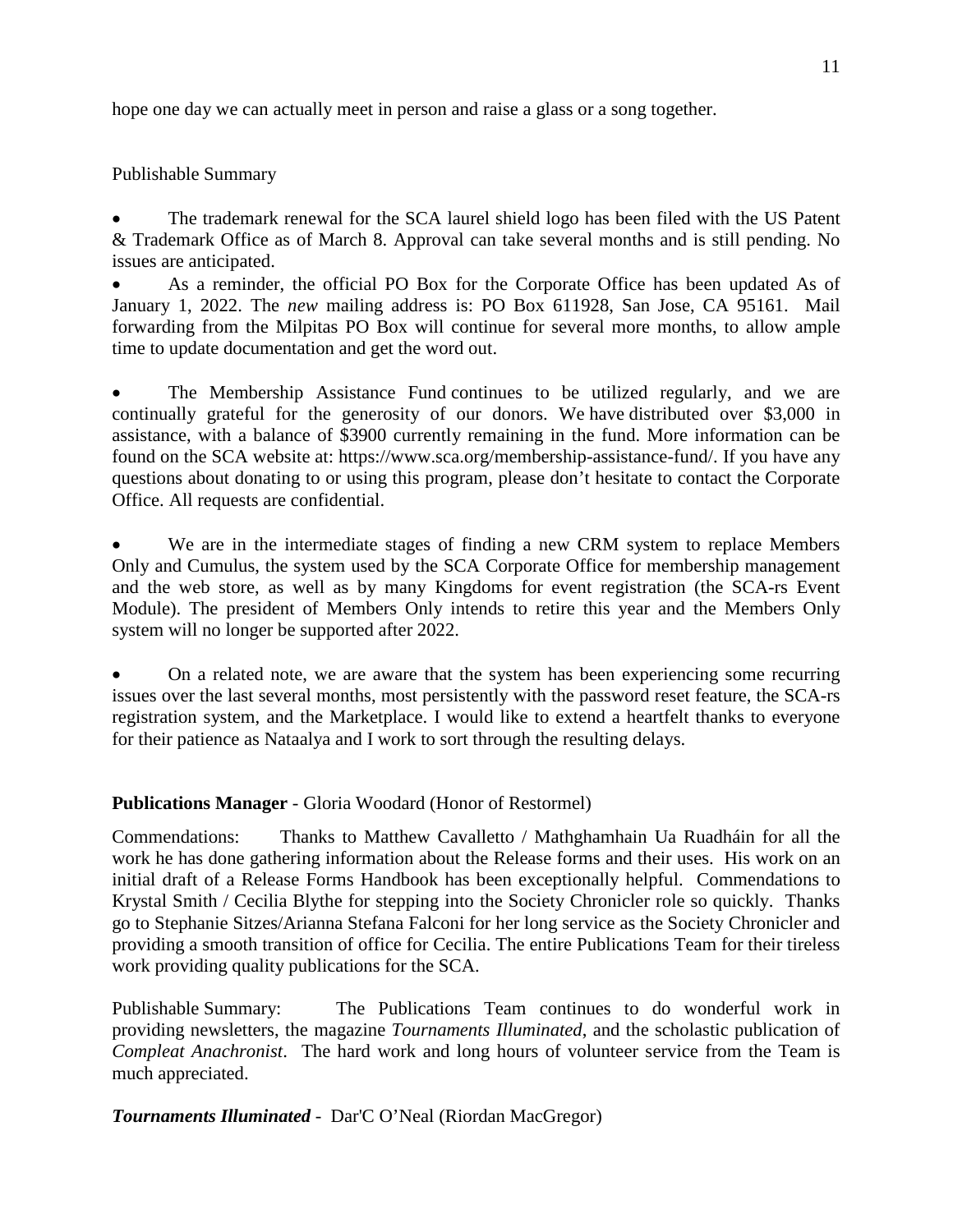Commendations: *I thank TI's peerless Art Director Joyce Morris /*Mistress Gwendolyn of Amberwood, OL *for her adaptability, support, and continuing encouragement in the face of unforeseen complications with Issue 217 in particular, as well as the usual everyday concerns of issue production. I also want to express my particular appreciation to TI authors Beth Wolf /* Mistress Elspeth of Stillwater, OL, *and Tim and Debbie Coyle* /Master Timotheus Zachariah, OL and Mistress Lynnette de Sandoval, OP, *for their understanding and assistance with the issue.*

Publishable Summary: Tournaments Illuminated *Issue 217 is going to press in the coming week, to be followed in four to six weeks by Issue 218. Issues 219 and 220 are in production; Issue 221 is on the drawing board.*

## *Compleat Anachronist -* Ellen Rawson (Ariel of Lindisfarne)

Commendations: Many thanks to Mia Reeves for CA 194, *Recreating Elizabethan and Jacobean Theatrical Performance.* Although published a little later than planned, it became 2021's fourth quarter publication. Thanks also must go to her reviewers: Jeff Berry, Steven Dempsey, and Elizabeth Faulcon. Kudos also, per usual, to Elise Fleming for her eagle-eyed assistance with copy editing, and to Sue Gilbert for her expert layout and design work, along with her patience.

Early thanks go to Gerald Livings, who currently is finalizing his long-planned and long-drafted CA on aiglets. He expects to send me his final copy later this week, and it most likely will be CA 195.

Publishable Summary: Current Issue: CA 194: *Recreating Elizabethan and Jacobean Theatrical Performance*

Recreating theatrical performance from centuries ago can involve many factors, including historical period-style pronunciation and speech, as best as we know; what costumes or clothes were worn, etc. A lot of research goes into presenting a performance in a similar style to how it would have been seen when it was performed originally. Dramaturgy is the term for theatrical research for the production of a play, and this *Compleat Anachronist* strives to perform the role of a dramaturg, focusing on Elizabethan and Jacobean theatre.

## **Society Chronicler** – Krystal Smith (Cecilia Blythe)

Commendations: My gratitude to Countess Honor and Mistress Arianna for their continuing tremendous help in transitioning this office.

Publishable Summary: I am new the job and learning as I go. With the help of the Publications Manager and the previous Society Chronicler, things have been smooth sailing so far.

#### **Interim Treasurer** - Bonnie Stringer (Marcel Orillion)

Commendations: Many thanks to Mazelle and Carolyn – we have been shadowing each other so the change over will continue to be smooth.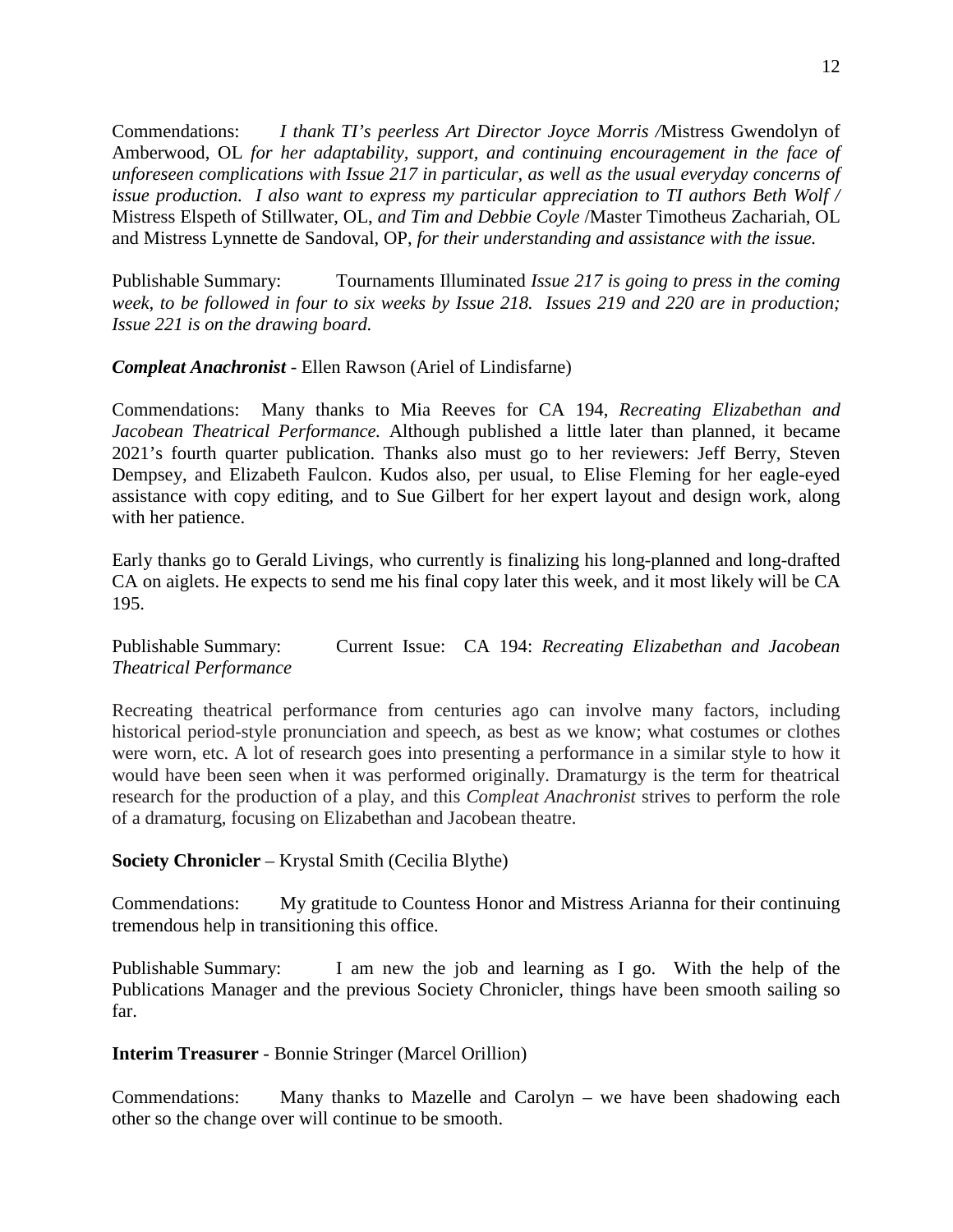Publishable Summary: The SCA corporate office is still operating under a negative balance for 2022 due to the decrease in membership revenue and non-member registration fees. Some savings are now hitting the books since the office move is completed. Old PO Box will be closed within the next few months. We must continue to remain diligent and stay within budget when possible.

## **Society Exchequer** - Bonnie Stringer (Marcel Orillion)

Commendations: I would like to thank the Gulf Wars Exchequer Staff and Gate Staff. These good people have worked before Covid to get a Fast Pass system implemented. This Fast Pass system allowed attendees that have registered for Gulf Wars to check-in at gate without leaving their car. This same team is already working to improve that system for next year. I would like to also thank all of the volunteers that worked at the gate.

I would like to thank Christina Lusk (Mistress Crystyna) for her diligence keeping NMR payments current. She stays on top of Kingdom reports as well as NMR checks that are mailed to Corporate. This helps with the cash flow at the corporate office.

Publishable Summary: We are discovering bugs in the SCA registration system. These are being amplified due to the large number of events being held. Corporate office is aware of this issue and each one is being address as they are discovered.

Kingdoms that are approved to use PayPal (per current Society PP Policy) may continue to use PayPal. Kingdoms and group must maintain a clean financial house – all reports, NMR etc must be current. If PayPal Here is used for "at the door" credit card payments – Financial Policy must be updated to use PayPal Zettle. Refresher training is available as needed.

## **Laurel Principal Queen of Arms** – Jennifer Smith (Emma de Fetherstan)

Commendations I would like to commend Cormac Mór, stepping down as Quarterstaff Herald. This is a relatively new position created when he was Wreath King of Arms, that provides redraws of artwork that otherwise would need to be returned for art issues. His successor in this is Ragna stórráða Úlfsdóttir. My sincere thanks to him for his work in this!

We have had a few more Principal Herald changeovers. Katerinka Lvovicha took her wellearned rest from Principal Herald of Northshield, with Ysolt Pais de cuer as her successor as Polaris. Conchobhar mac Michil, long-serving and long-suffering Golden Wing Principal Herald of Artemisia has left the office in the capable hands of Karl Braden von Sobernheim. Atlantia saw Eldred Ælfwald earn a well-deserved respite as Triton Principal Herald, with Gisela vom Kreuzbach stepping into the office. And finally, one surprise: Sadb Jófreysdóttir has only been Sanguinaris Principal Herald of Avacal for a matter of months, but apparently has some new fancy job as Crown Princess! Fortunately Fáelán O Dálaigh has agreed to step up as the interim Sanguinaris. Thank you all for your service!

With the expanded interest in the larger world, we would love to be able to register names and heraldry from non-European locations, but that takes a bit more work to do the research. We would like to commend Kallinikos Gavra for their extensive research into Nahuatl names, bringing a new name source to our attention. Huzzah!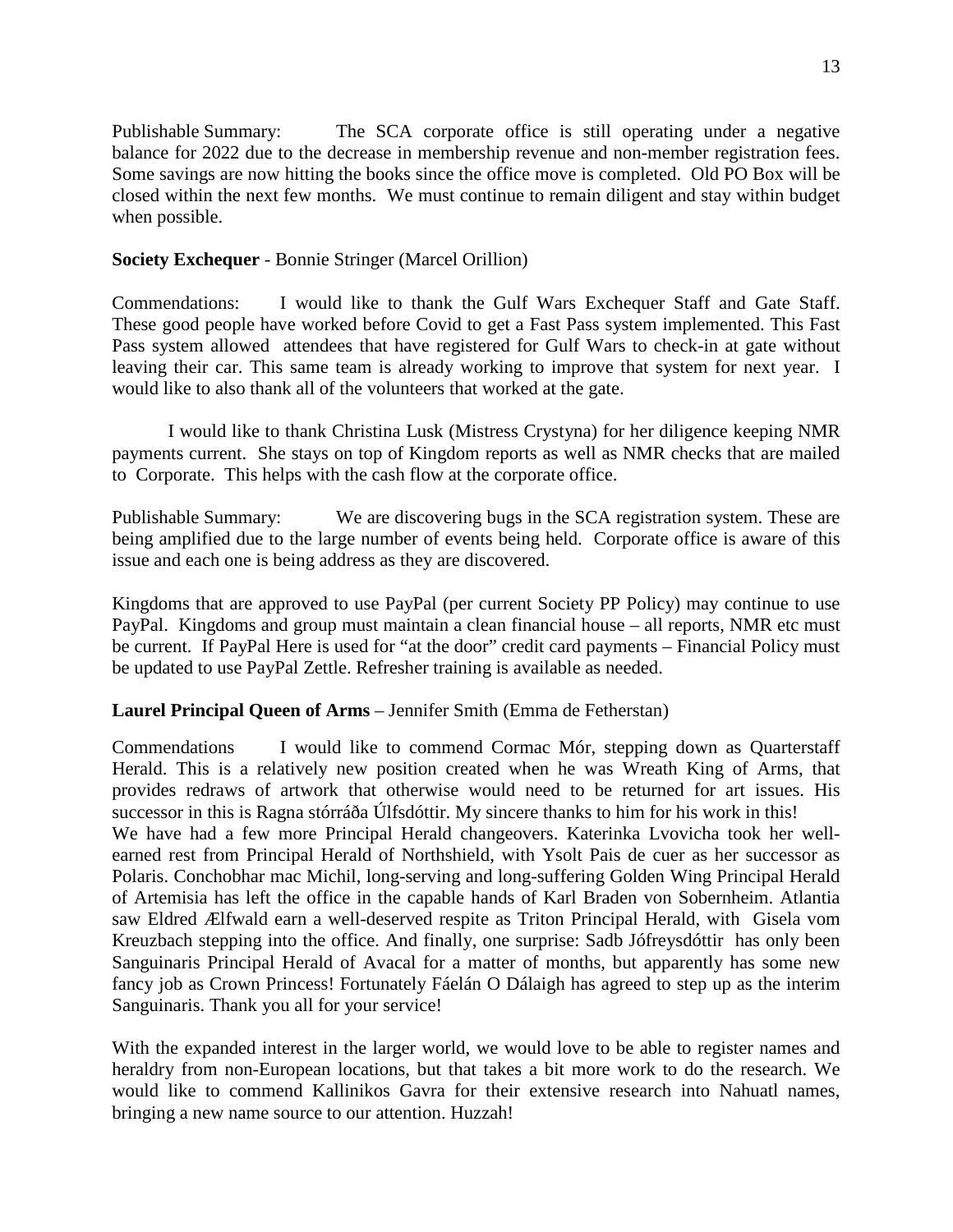And on a more personal note, I'd like to thank Rusty Lloyd for his help and cooperation with the IT needs of this office. If the SCA is full of nerds, heralds are the nerds of the nerds, and we tend to be pretty heavy technology users. I am certain we've needed the most resources from his department outside of the Board and the central office, but he's always been willing to work with our own IT folks, and I hope they've been occasionally useful in return.

Publishable Summary: I would like to commend Cormac Mór, stepping down as Quarterstaff Herald. This is a relatively new position created when he was Wreath King of Arms, that provides redraws of artwork that otherwise would need to be returned for art issues. His successor in this is Ragna stórráða Úlfsdóttir. My sincere thanks to him for his work in this!

We have had a few more Principal Herald changeovers. Katerinka Lvovicha took her wellearned rest from Principal Herald of Northshield, with Ysolt Pais de cuer as her successor as Polaris. Conchobhar mac Michil, long-serving and long-suffering Golden Wing Principal Herald of Artemisia has left the office in the capable hands of Karl Braden von Sobernheim. Atlantia saw Eldred Ælfwald earn a well-deserved respite as Triton Principal Herald, with Gisela vom Kreuzbach stepping into the office. And finally, one surprise: Sadb Jófreysdóttir has only been Sanguinaris Principal Herald of Avacal for a matter of months, but apparently has some new fancy job as Crown Princess! Fortunately Fáelán O Dálaigh has agreed to step up as the interim Sanguinaris. Thank you all for your service!

With the expanded interest in the larger world, we would love to be able to register names and heraldry from non-European locations, but that takes a bit more work to do the research. We would like to commend Kallinikos Gavra for their extensive research into Nahuatl names, bringing a new name source to our attention. Huzzah!

And on a more personal note, I'd like to thank Rusty Lloyd for his help and cooperation with the IT needs of this office. If the SCA is full of nerds, heralds are the nerds of the nerds, and we tend to be pretty heavy technology users. I am certain we've needed the most resources from his department outside of the Board and the central office, but he's always been willing to work with our own IT folks, and I hope they've been occasionally useful in return.

## **Marshal** - Ray Dubose (Sir Rey RiBeaumont)

Commendations: The Society Marshal would like to commend Duke Padruig dubh Chlogad of Gleann Abhann, who was Marshal in Charge at this past Gulf Wars, for a fine job in a difficult position. I would also like to thank Master William Hauke of Effingham for this work with the Marshal's Handbook. I'd also like to thank Mistress Bricca di Ghelere and Mistress Barb-ha-Ra of the Crossroads for always helping at Inspection Point – You ladies are a pillar of sanity and organization for the marshals! And as always, Countess Miriel for her support and help.

The Deputy Society Marshal for Armored Combat states Duke Padruig did an outstanding job as MIC of Gulf Wars this year.

The Deputy Society Marshal for Armored Combat (Rebated Steel) would like to commend Alric the Mad and Kari Kel O'Conner for help with steel in Atlantia.

The Deputy Society Marshal for Combat Archery would like to commend Countess Brenna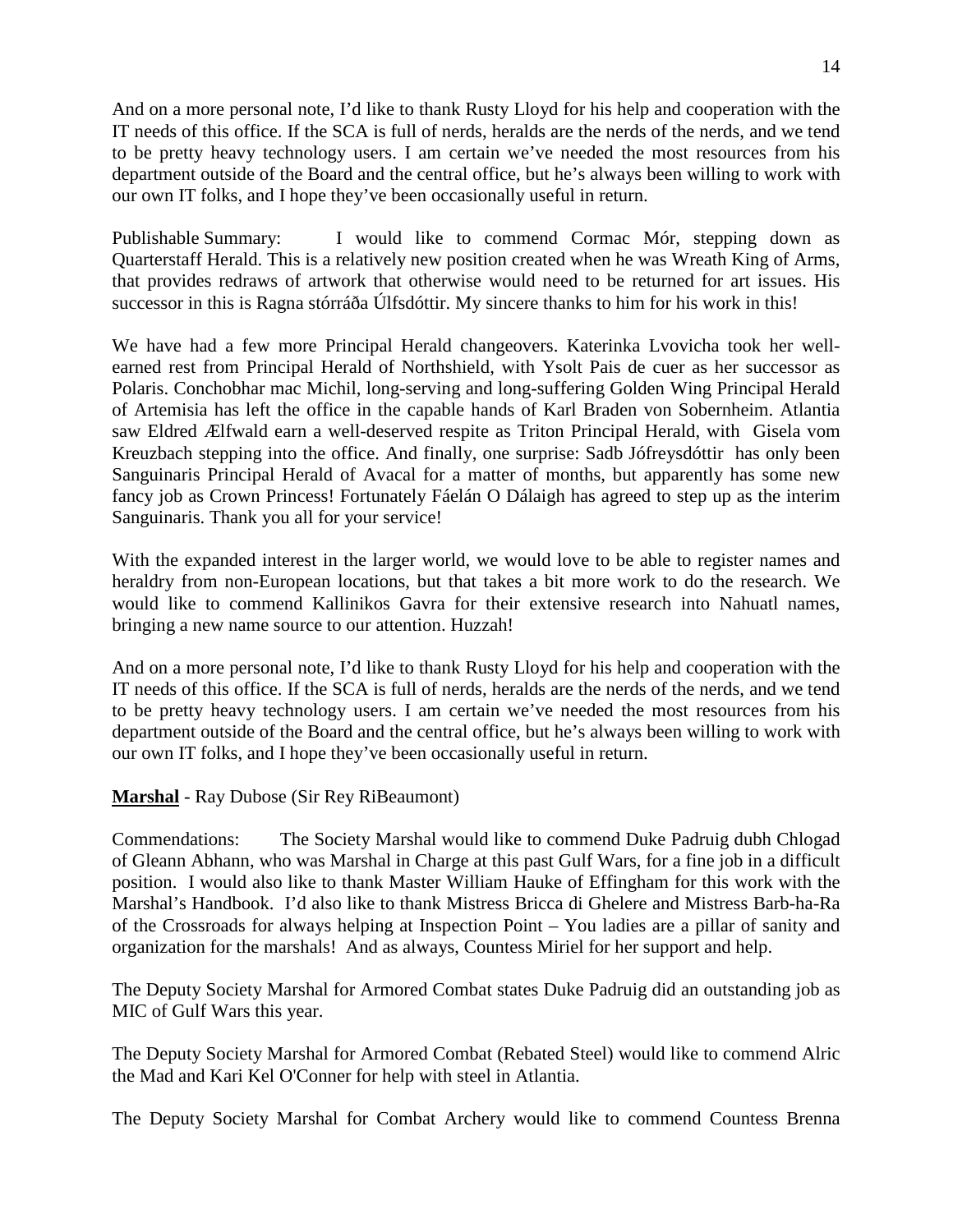Jerabek for a well-run Gulf Wars!

The Deputy Society Marshal for Equestrian would like to commend Rhys Le Horsemon ( Dennis Riddlemoser) for all of his hard work during the pandemic helping with organizing Gulfwars. He was super flexible and positive when all the cancellations would happen, and really worked hard getting everything organized before war could happen. He is focused on everyone's safety, as well as the horses safety and was a pleasure to work with. He really stepped up to the plate in these unconventional times.

The Deputy Society Marshal for Youth Combat would like to commend several people. In the West Kingdom, Lady Ljufvina of Vakkerfjell is mentioned as really stepping up to get Youth Combat going again there. In the Middle, Angus Robertsson has stepped down, highly praised by his successor for his long and very successful tenure for the kids there. In Meridies THL David Duckworth who is a local YC Marshal has stepped up to oversee all the action for the kids at Gulf Wars, a big job!, that he's very capable for. Finally in Northshield Luftwine Byrnsmiþ & El Gran Senor Antolin el Tunante de Treburgos have been doing an amazing job holding practices at a public park with attendance often around 15 fighters, and they continually are getting a lot of attention from visitors for YC in the SCA.

The Deputy Society Marshal for Siege Weapons states: Kudos to Baroness Caterina in Ansteorra for continuing to push siege in her kingdom during the slow times we have encountered.

Publishable Summary: As we roll into spring and the weather starts to heat up, please make sure to stay hydrated. Also, remember to keep the channels of communication open on the field with other fighters – cool heads prevail and get much better results than just getting angry and walking away. Make sure to check your weapons and armor to make sure they are in good repair. There have been several reports of calibration issues, so be cognizant of calibration. While everyone is getting back into the swing of being out there, please continue to stay safe and follow your local government and kingdom mandates.

The cut off for resumes has passed for the DSEM – Target Archery and Thrown Weapons Marshal, and the Emergency Replacement Deputy. I am currently reviewing them and scheduling interviews.

**Minister of Arts and Sciences** – Sarah M. Nobel McGee (Hildegard Bergerin)

Commendations: I would like to offer commendations to the following individual artisans (and groups in some cases):

- First, I would like to thank and offer commendations to all Kingdom Arts and Sciences officers for their constant adjustments as we move from Covid closures into the world of hybrid and reopening in-person activities.
- Congratulations to Æthelmearc 's Barony of Thescorre who held their annual (virtual) College of 3 Ravens Scola. They had 27 classes taught by 23 teachers.
- Congratulations to Ansteorra's newest Kingdom Artisan, HL Anne von Weise.
- Commendations to Artemisia's Baroness Rahmut al-Tayyiba has been hosting a weekly webcast Road to Retention, Duke Sean Kirkpatrick Tarragon has been hosting several webcasts (Including Coaches' Corner and his What Makes a Knight) and guest appearances on several webcasts that have been hosted around the Known World,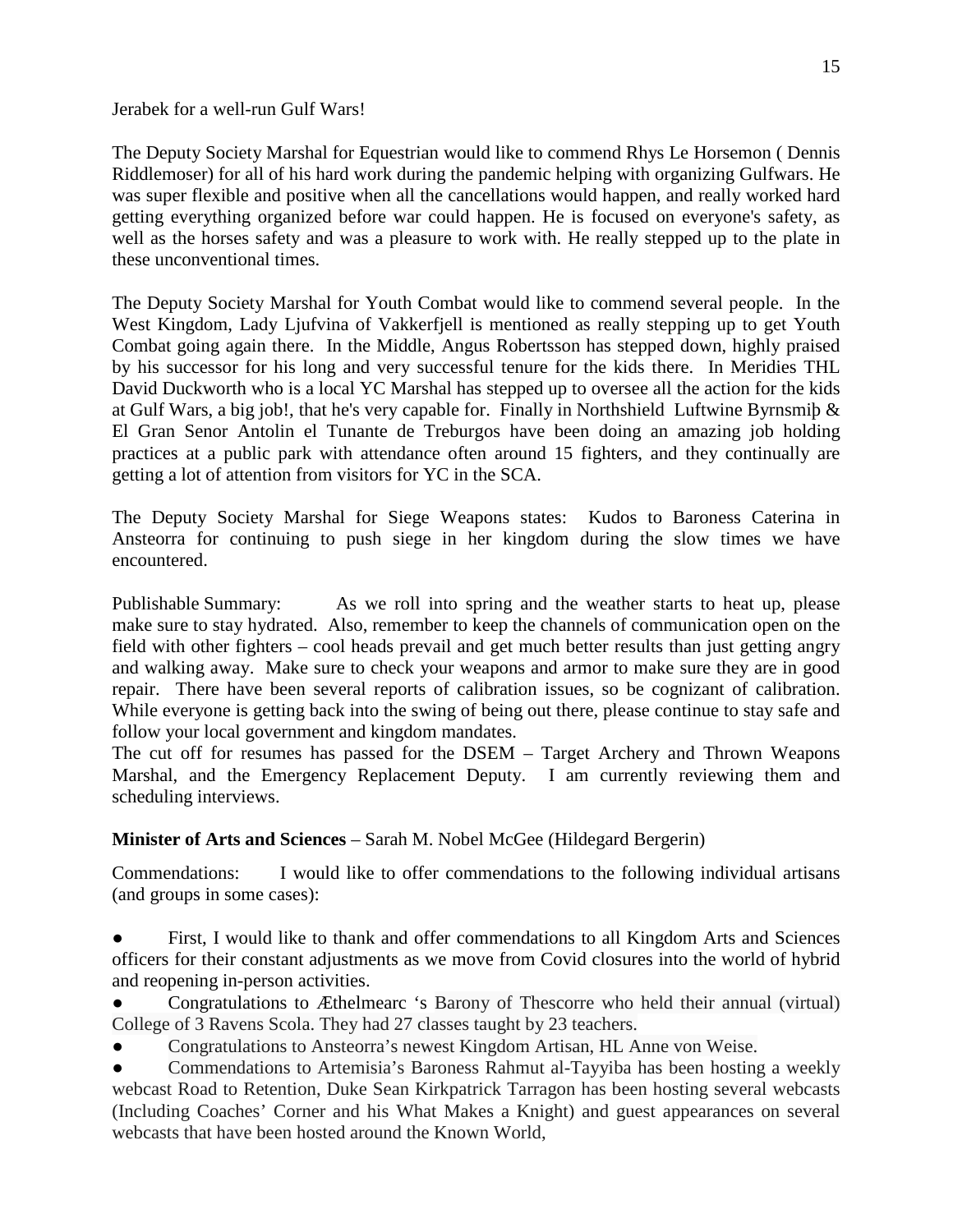Laurel Maysun al-Isfahaniyya and Baroness Helena Boccardi for their service as their local Baronies Minister of Arts and Science.

Commendations to the University of Atlantia staff and instructors for holding a two-day, online session with about 140 classes and 750 students.

Thank you to THL Emelote of Calais for her years of service as Ealdormere's KMoAS.

Congratulations to East Kingdom for successfully running East Goes East, an online teaching event focusing on Asian art and history.

Commendations to Lord Bjorn Saemundarson of Lochac for his work as editor of the Cockatrice for the past two years, and to Lady Mathilde Ficke Sitt, who will be the new editor of the Cockatrice. Congratulations to Mistress Katherine Kerr won first place in the Experienced category with a wardrobe of garb for herself and her consort, in a Kingdom A&S Competition. To Lord Dytryk Lehrer who took first and second place in the Intermediate and Beginner categories, with sharab al tuffah, a pair of pickled onion recipes, a wire-wrapped pendant, and dipped tallow candles.

• Commendations to the staff of RUM (Royal University of the Midrealm) who did an amazing job of an all-day online event. RUM included over 250 attendees from 12 kingdoms, and 47 classes, plus keynote speaker and lunch time roundtable. There were 38 different teachers, totaling more than 50 hours of teaching time. Post event there was a Bardic circle welcoming all levels with approximately 30 performing participants. Almost all of the classes were recorded and posted to the Royal University of the Midrealm (RUM) YouTube channel.

Commendations to Master Egill, in the Outlands Shire of Draca Mor, who has been teaching people to make musical instruments like lyres and tellaharpa cellos.

Special thanks to Friar Galen of Ockham, MC, OP, OL for his years serving as the Society's first MoAS Sciences Division Deputy.

Special thanks to Master Donovan Shinnock, for his years of service as MoAS Deputy of Historic Combat Studies.

Publishable Summary: The Society for Creative Anachronism continues to fulfill its mission to research and re-create the arts and skills of the pre- $17<sup>th</sup>$  century world.

This quarter has seen online universities, collegia, competitions, Zoom gatherings, classes, and workshops. While the overall number of these events continues to be reduced slightly from previous pandemic quarters, they are still a prominent way the Arts & Sciences are being explored and shared.

Kingdom and local officers continue to adjust and adapt to the changing ways in which we do Arts & Sciences activities, including working toward hybrid (online and in-person) activities and displays.

The Society Minister of Arts and Sciences has an official Facebook presence located at: <https://www.facebook.com/SocietyMinisterArtsandSciences/>

This page allows members to receive information about arts and sciences activities throughout the Known World and encourages them to share their own projects, promote local artisans, and connect with others who share their interests. I plan to continue the Facebook fun with Work-in-Progress Day, a rotating focus on various areas of A&S, and possibly an occasional Artisan/Scientist Spotlight as the opportunity arises.

As the Society officer, I am continuing outreach through the Kingdom officers to help encourage and support officers from Kingdom-level all the way through to the branch officers. I continue to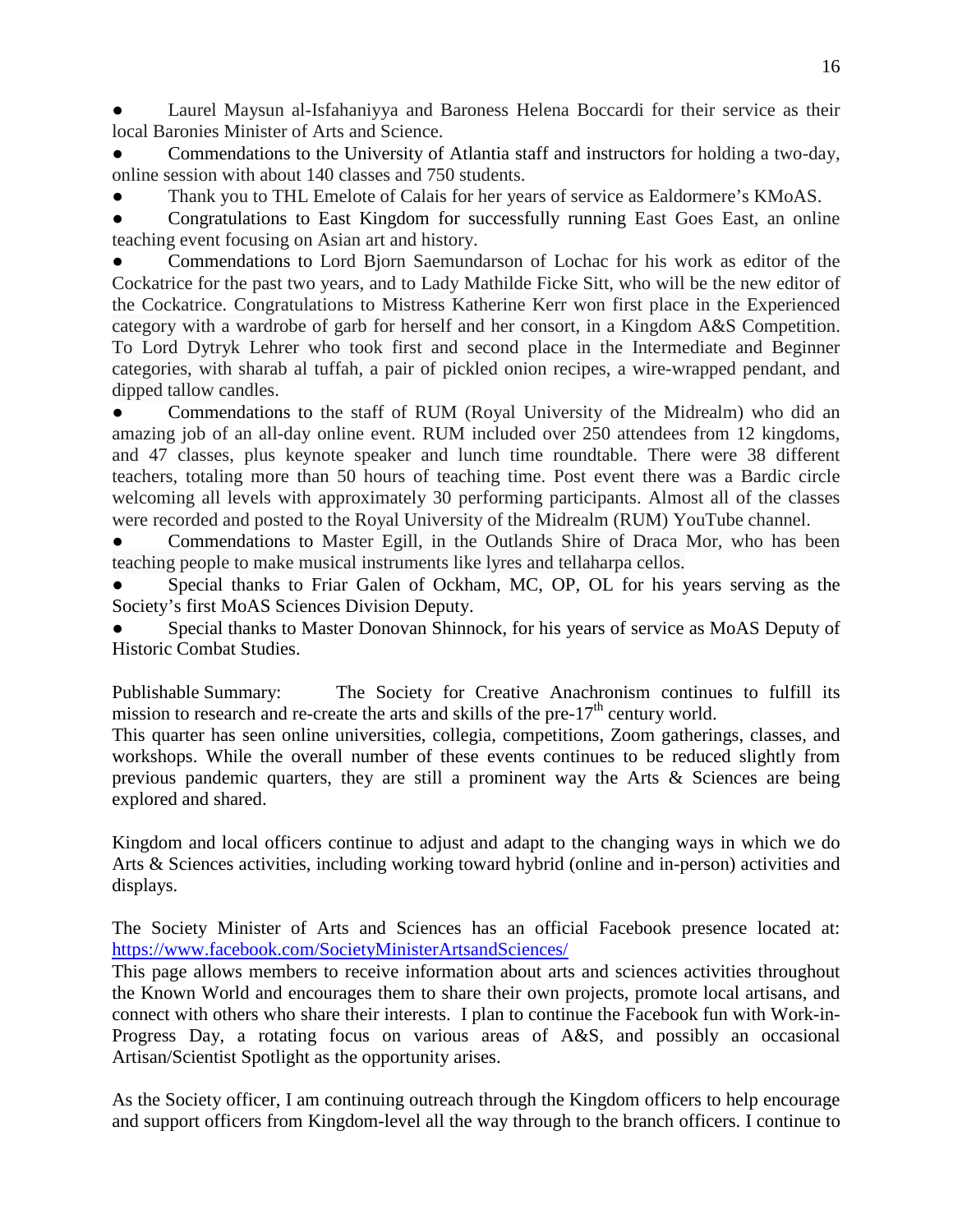maintain an email response time to warranted officers of no more than 48 hours (except for when I am away at in-person events, when response time may be within 48 hours of return).

**Peerage Committee** – Chair Greg Regnier (Ryan mac Whyte)

Commendations: The Peerage Committee commends Board Member Dan Watson for his invaluable insight and contributions to the committee since becoming its Board ombudsman.

Publishable Summary: The Peerage committee, with gathered data from the populace, finds sufficient mandate and popular support for the creation of a Peerage to be formed to be inclusive of the combined marital pursuits not already covered by the Order of Defense or the Order of Knighthood/Order of Mastery of Arms. The peerage committee also finds sufficient mandate and popular support for the inclusion of the mechanism by which the membership of an existing peerage can petition to segregate a specific activity into a new peerage.

## **Census Committee** – Chair Julia Smith (Juliana de Luna)

The 2020 SCA Census committee is pleased to announce that Kingdom Seneschals (or individuals authorized by the Seneschal) can request data from the census by completing the online form at: [https://forms.gle/DUnwThuhjqek4LUa8.](https://forms.gle/DUnwThuhjqek4LUa8) The request will be communicated to the Chair of the 2020 SCA Census committee, and tracked over time to document where the Census data/reports have been shared. Reports will include statistical and qualitative information in summary form, and will not contain any personally identifiable information.

## **Sanctions:**

A. David McDowell (Peregrine Falconer)

Motion by Gigi Coulson to uphold the Temporary Removal from Participation in the Society of David McDowell (Peregrine Falconer) as issued by Vik and A'isha, Crown of the Kingdom of Avacal, and their Kingdom Seneschal on January 28 2022; to extend the Temporary Removal from Participation; and further, to direct the Society Seneschal to begin an investigation into possible sanctions up to and including revocation of membership and denial of participation. Second by Jennifer Krochmal. Opposed: None. Motion carried.

B. Heather Anne Armstrong (Anna Jane Burd)

Motion by Dan Watson to revoke the membership of, and deny participation to, Heather Anne Armstrong (Anna Jane Burd) , effective immediately. Second by Natalie Degerstrom. Opposed: None. Motion carried.

C. Robert Housholder (Ronan Blackmoor)

Director Ross Roegner recused himself from discussion of or action in the matter.

Motion by Dan Watson to table. Second by Pug Bainter. In favor: Pug Bainter Dan Watson. Opposed: Gigi Coulson, Natalie Degerstrom, Jennifer Krochmal. Motion failed.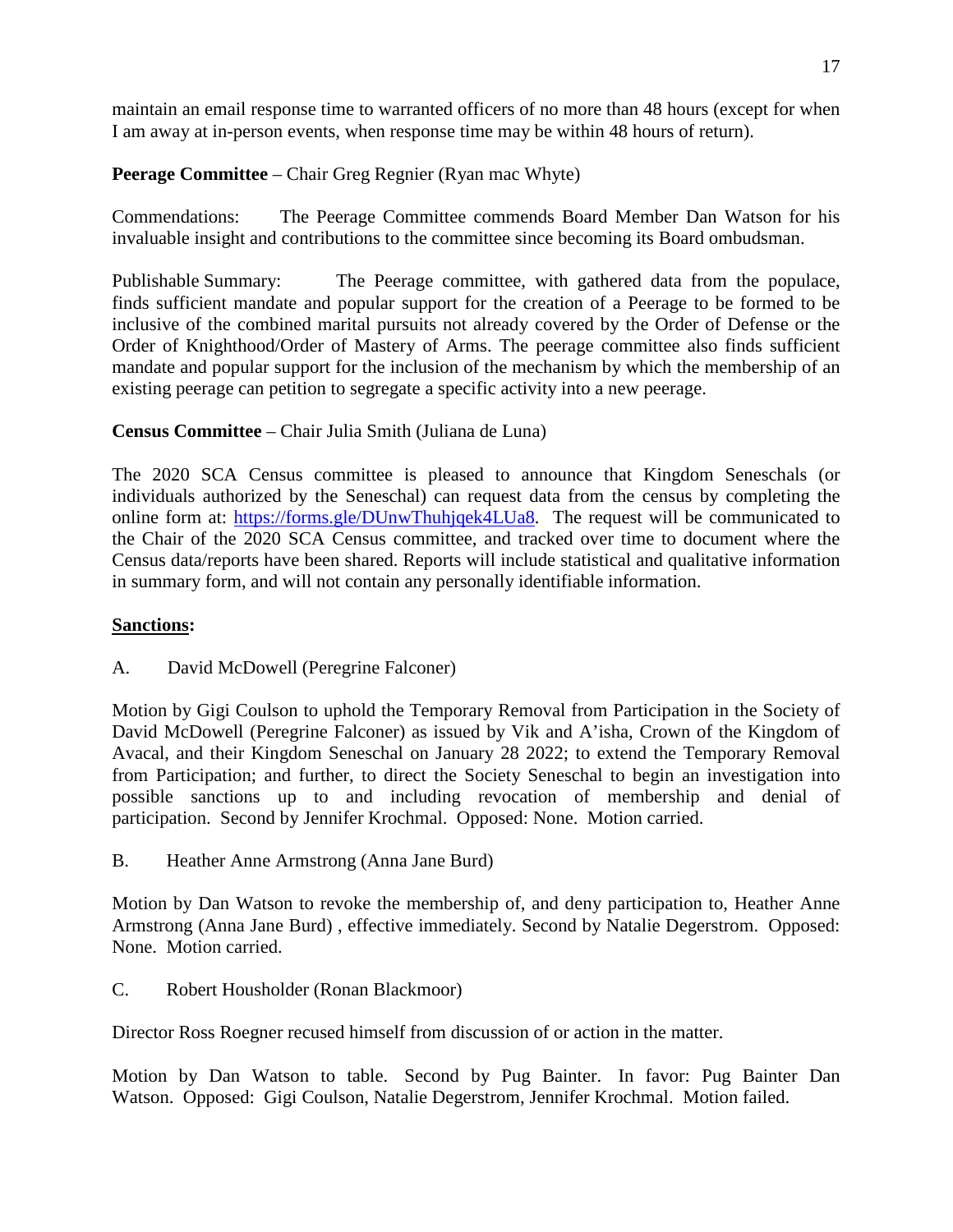Motion by Pug Bainter to revoke the membership of, and deny participation to, Robert Housholder (Ronan Blackmoor), effective immediately. Second by Natalie Degerstrom. Opposed: None. Recused: Ross Roegner. Chair Dale Fong-Frederick exercised his option to vote and did so in favor of the motion. Motion carried.

D. Jeffrey Santo (Geoff the Smith)

Motion by Pug Bainter to revoke the membership of, and deny participation to, Jeffrey Santo (Geoff the Smith), effective immediately. Second by Ross Roegner. Opposed: None. Motion carried.

E. Wayne Scrivner (Wane of Silvercreek)

Motion by Natalie Degerstrom to revoke the membership of, and deny participation to, Wayne Scrivner (Wane of Silvercreek), effective immediately, and further to permit publication of same in both the newsletters for the Kingdoms of Meridies and Caid. Second by Ross Roegner. Opposed: None. Motion carried.

F. Wayne Stevens (Lohan)

Motion by Dan Watson to revoke the membership of, and deny participation to, Wayne Stevens (Lohan), effective immediately. Second by Gigi Coulson. Opposed: None. Motion carried.

G. John Transue (Garrett du Bouclier Noir)

Motion by Dan Watson to revoke the membership of, and deny participation to, John Transue (Garrett du Bouclier Noir), effective immediately. Second by Jennifer Krochmal. Opposed: None. Motion carried.

H. John Volungus (No known SCA name)

Motion by Gigi Coulson to revoke the membership of, and deny participation to, John Volungus (SCA name unknown), effective immediately. Second by Dan Watson. Opposed: None. Motion carried.

I. Bill Mesaros (Bela)

By consensus, no action was taken.

J. Camber Menschel (Tanaka Kamatari)

Motion by Dan Watson to uphold the Exile from the Kingdom. of Camber Menschel (Tanaka Kamatari) as issued by Miles and Jitka, Crown of the West Kingdom, on March 26, 2022; Second by Gigi Coulson. Opposed: None. Motion carried.

Motion by Gigi Coulson to direct the SocSen to issue a temporary removal from participation on Camber Menschel (Tanaka Kamatari), and further, to begin an investigation into possible